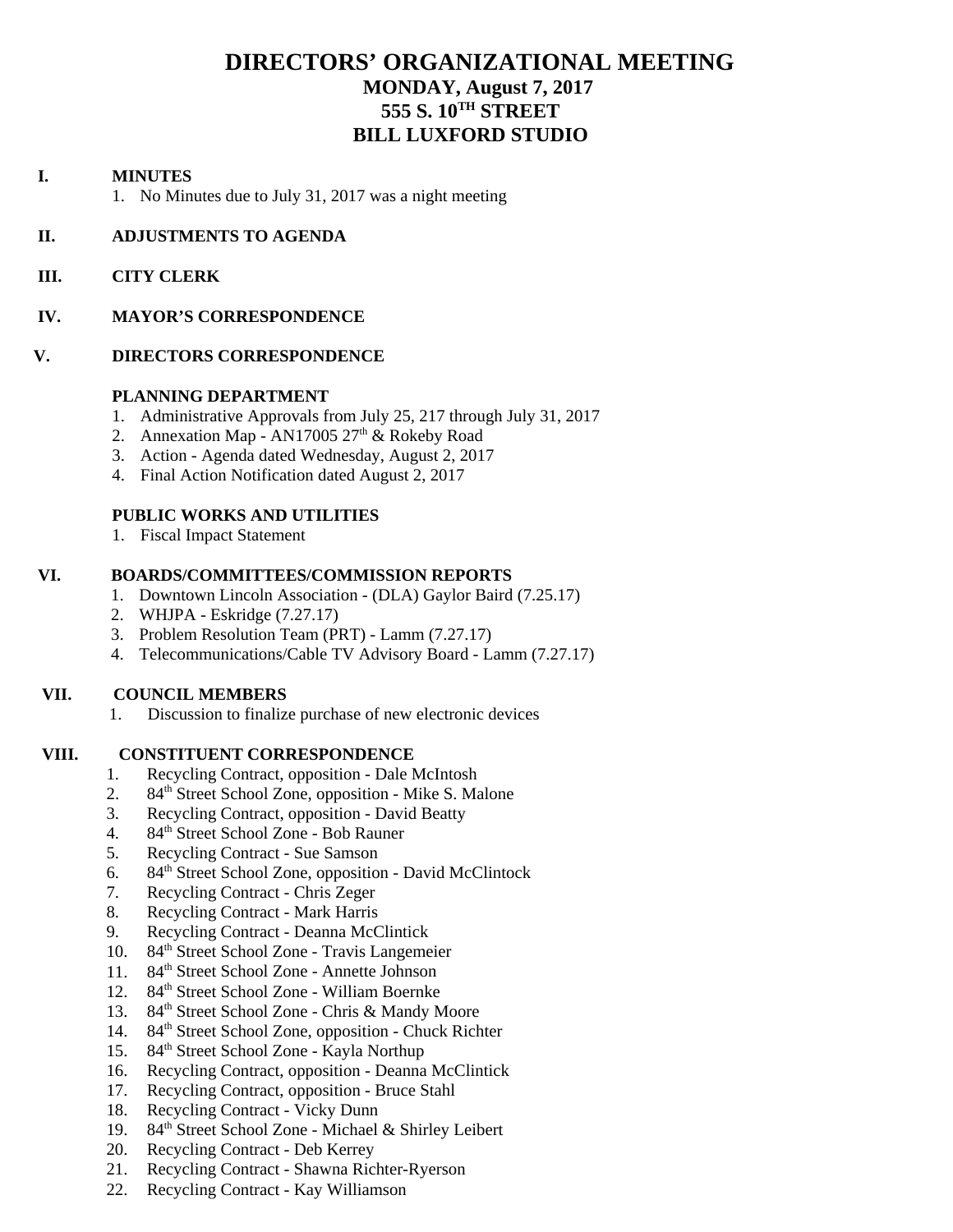- 23. Recycling Contract, opposition Lee Todd
- 24. 84<sup>th</sup> Street School Zone Jill Anderson
- 25. Recycling Contract, opposition Gary & Faye Gutgesell
- 26. 84<sup>th</sup> Street School Zone Sarah Beach
- 27. 84<sup>th</sup> Street School Zone Jessica Kluck

## **IX. MISCELLANEOUS**

# **X. MEETINGS/INVITATIONS**

See invitation list.

## **XI. ADJOURNMENT**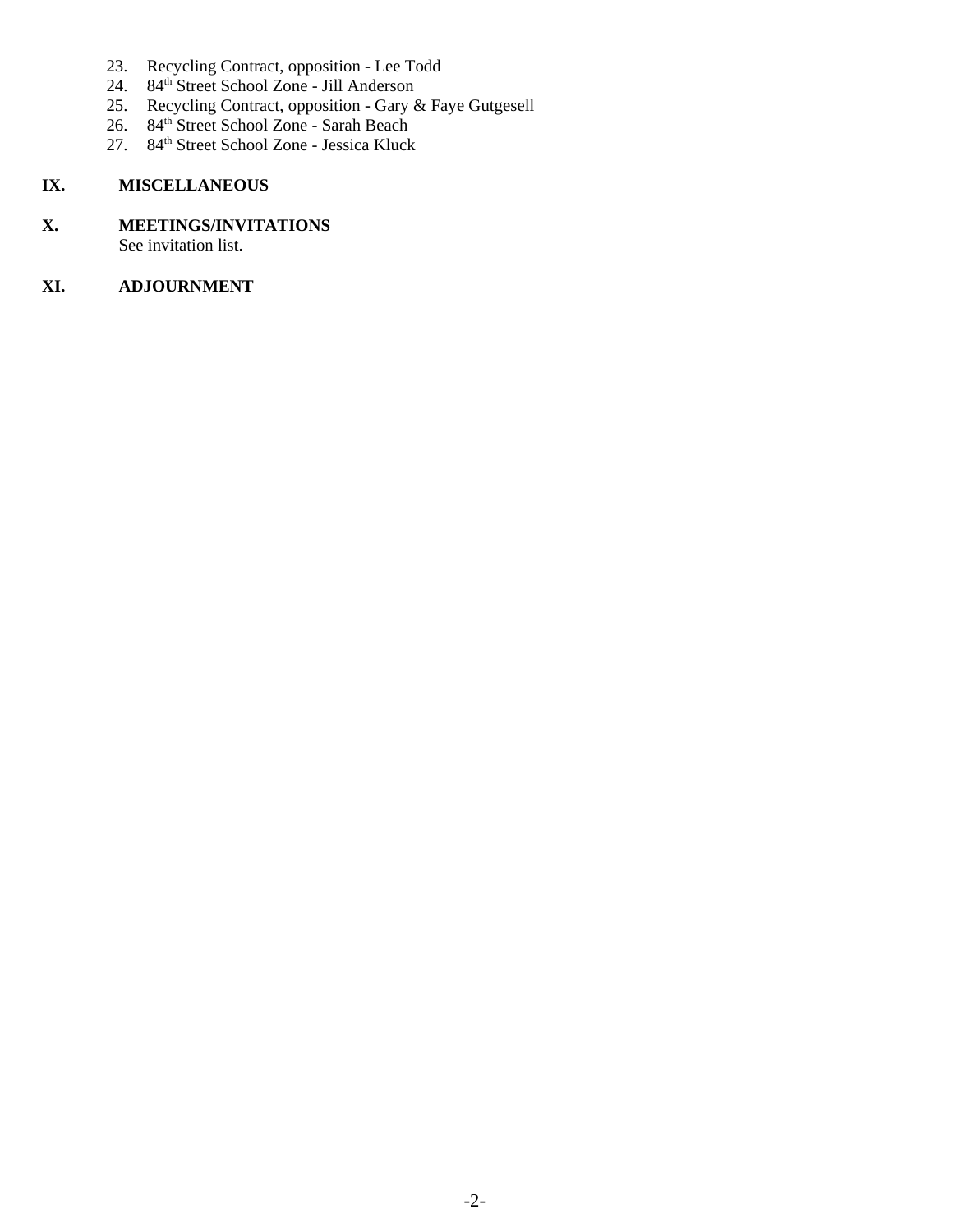# **MINUTES DIRECTORS' MEETING Monday, August 7, 2017**

**Present:** Roy Christensen, Jane Raybould, Cyndi Lamm, Carl Eskridge, Jon Camp, and Leirion Gaylor Baird

**Others Present:** Teresa Meier, City Clerk; Rick Hoppe, Chief of Staff, Mayor's Office. Jeff Kirkpatrick, City Attorney. Other Department Directors' present.

Chair, Roy Christensen opened the meeting at 2:30 p.m.

## **I. MINUTES**

No minutes to due July 31, 02017 was a night meeting

## **II. ADJUSTMENTS TO AGENDA**

Council member Camp requested a few minutes to share a short video.

## **III. CITY CLERK**

Under Public Hearing – Ordinances –  $2<sup>nd</sup>$  Reading Items 17/18 and 19/20 will be called together. Items 21 through 23 there is a request to place on pending with no date certain.

#### **IV. MAYOR'S OFFICE**

Mona Burton, Mayor's Office introduced Shavonna M. Lausterer, newly appointed Lincoln Lancaster County Health Director, effective September 5, 2017.

Rick Hoppe, Mayor's Office reported the following items need to be set for Pre-Council.

- Emerald Ash Borer Response and Recovery Plan Parks & Recreation Scheduled for 08.14.17
- Collaborative Research Partnerships Chief Bliemeister, LPD
- LNK Stat Meetings/Early Budget Mayor's Office Both will be scheduled 09.11.17 (30 minute presentations)

## **V. BOARDS/COMMITTEES/COMMISSION REPORTS**

**1. Downtown Lincoln Association (DLA) – Gaylor Baird, (07.25.17)**  Gaylor Baird advised DLA did not meet this month.

## **2. WHJPA – Eskridge, (07.27.17)**

Eskridge reported there were three items that were dealt with in addition to the usual financial reports.

- 1. Approval was obtained of a consultant agreement with a company that deals with the recovery of the contaminates in the soil.
- 2. A resolution to approve work with Sinclair Hille on the design services for the installation of additional canopy's on Canopy Street. The canopy's have already been made and are in storage and ready for installation. The Resolution is only for the installation of the canopies.
- 3. A report was provided from Brandon Kauffman, Finance Director, on the occupation tax performance. So far this fiscal year there has been about a 2.8% increase over last year. The projected increase was 2% per year.